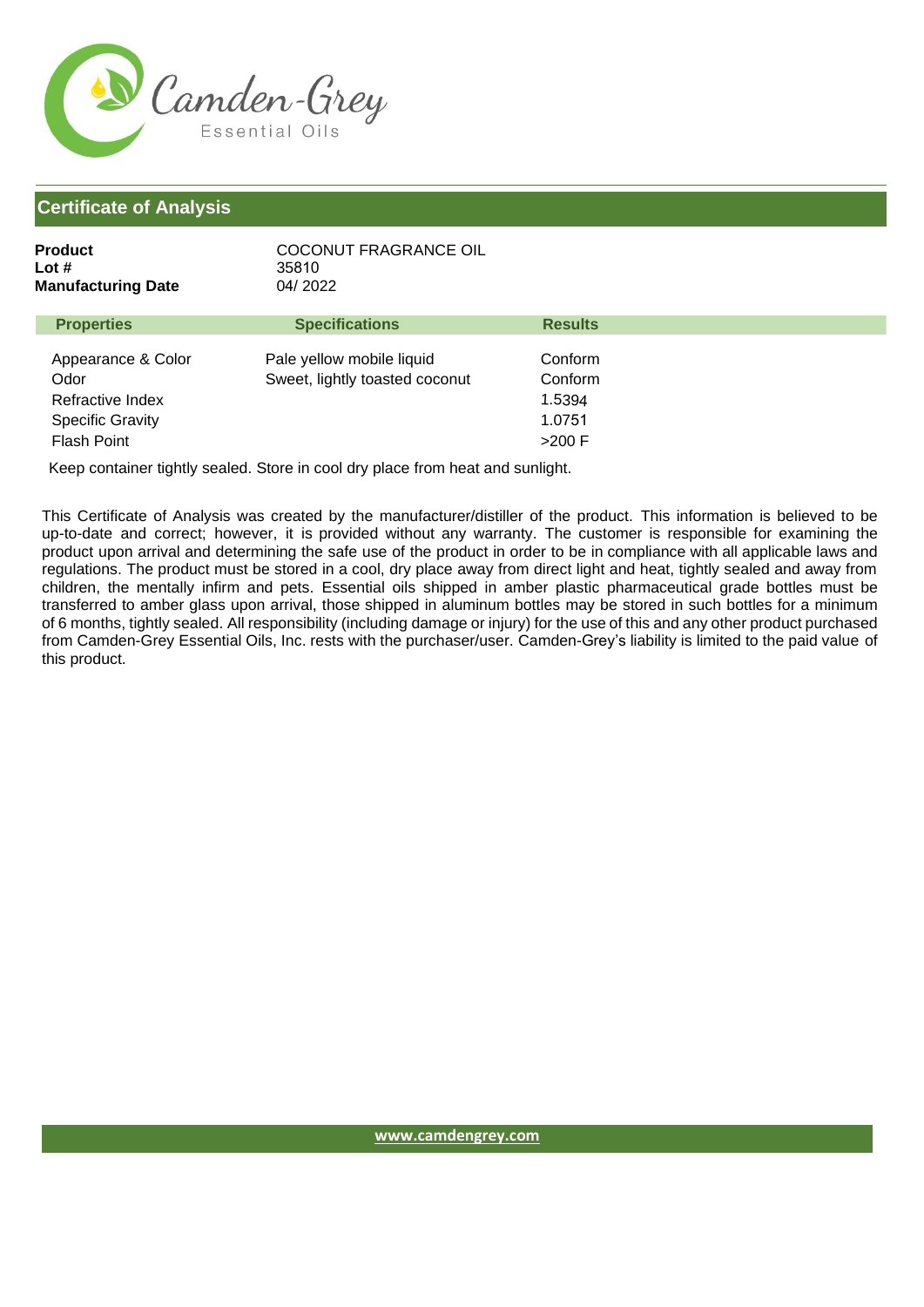

| Product                   | COCONUT FRAGRANCE OIL |
|---------------------------|-----------------------|
| Lot #                     | 35222                 |
| <b>Manufacturing Date</b> | 03/2022               |
|                           |                       |

| <b>Properties</b>                                                                               | <b>Specifications</b>                                       | <b>Results</b>                                     |  |
|-------------------------------------------------------------------------------------------------|-------------------------------------------------------------|----------------------------------------------------|--|
| Appearance & Color<br>Odor<br>Refractive Index<br><b>Specific Gravity</b><br><b>Flash Point</b> | Pale yellow mobile liquid<br>Sweet, lightly toasted coconut | Conform<br>Conform<br>1.5397<br>1.0748<br>$>200$ F |  |
|                                                                                                 |                                                             |                                                    |  |

Keep container tightly sealed. Store in cool dry place from heat and sunlight.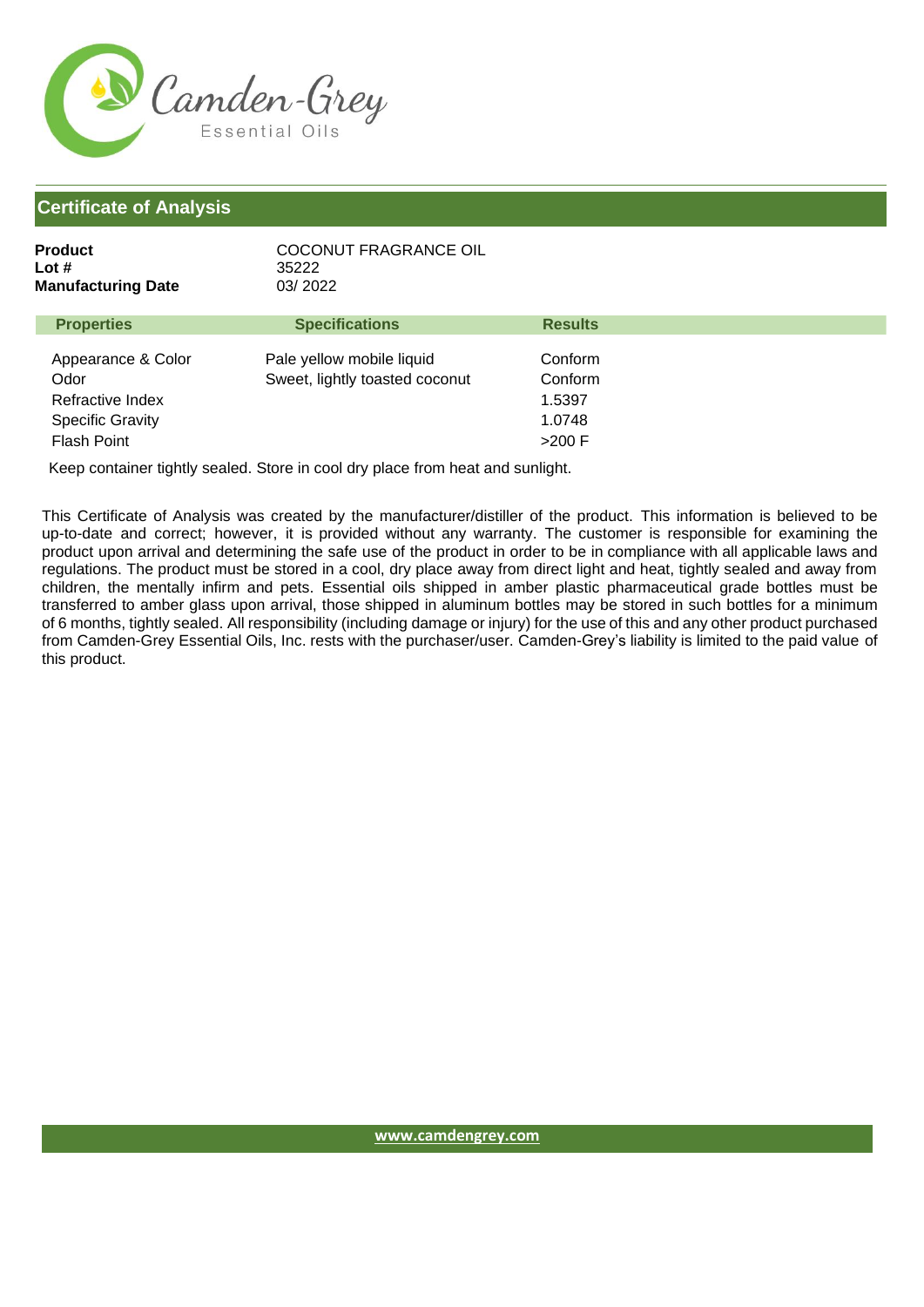

| Product                   | COCONUT FRAGRANCE OIL |
|---------------------------|-----------------------|
| Lot #                     | 34351                 |
| <b>Manufacturing Date</b> | 02/2022               |
|                           |                       |

| <b>Properties</b>                                                                               | <b>Specifications</b>                                       | <b>Results</b>                                     |  |
|-------------------------------------------------------------------------------------------------|-------------------------------------------------------------|----------------------------------------------------|--|
| Appearance & Color<br>Odor<br>Refractive Index<br><b>Specific Gravity</b><br><b>Flash Point</b> | Pale yellow mobile liquid<br>Sweet, lightly toasted coconut | Conform<br>Conform<br>1.5400<br>1.0750<br>$>200$ F |  |
|                                                                                                 |                                                             |                                                    |  |

Keep container tightly sealed. Store in cool dry place from heat and sunlight.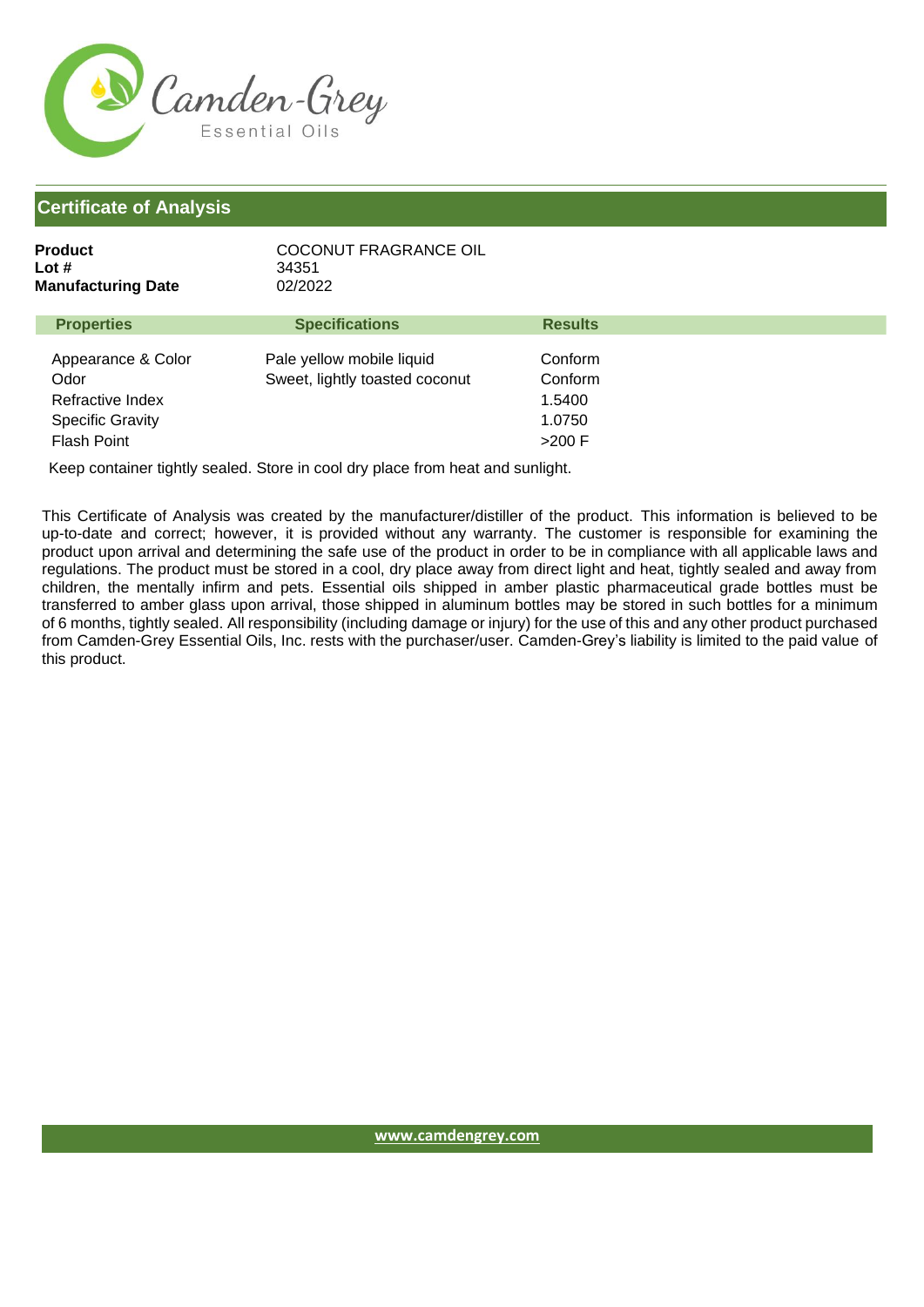

Flash Point

| Product<br>Lot #<br><b>Manufacturing Date</b>                             | <b>COCONUT FRAGRANCE OIL</b><br>33624<br>December 15, 2021  |                                        |
|---------------------------------------------------------------------------|-------------------------------------------------------------|----------------------------------------|
| <b>Properties</b>                                                         | <b>Specifications</b>                                       | <b>Results</b>                         |
| Appearance & Color<br>Odor<br>Refractive Index<br><b>Specific Gravity</b> | Pale yellow mobile liquid<br>Sweet, lightly toasted coconut | Conform<br>Conform<br>1.5394<br>1.0740 |

Keep container tightly sealed. Store in cool dry place from heat and sunlight.

This Certificate of Analysis was created by the manufacturer/distiller of the product. This information is believed to be up-to-date and correct; however, it is provided without any warranty. The customer is responsible for examining the product upon arrival and determining the safe use of the product in order to be in compliance with all applicable laws and regulations. The product must be stored in a cool, dry place away from direct light and heat, tightly sealed and away from children, the mentally infirm and pets. Essential oils shipped in amber plastic pharmaceutical grade bottles must be transferred to amber glass upon arrival, those shipped in aluminum bottles may be stored in such bottles for a minimum of 6 months, tightly sealed. All responsibility (including damage or injury) for the use of this and any other product purchased from Camden-Grey Essential Oils, Inc. rests with the purchaser/user. Camden-Grey's liability is limited to the paid value of this product.

>200 F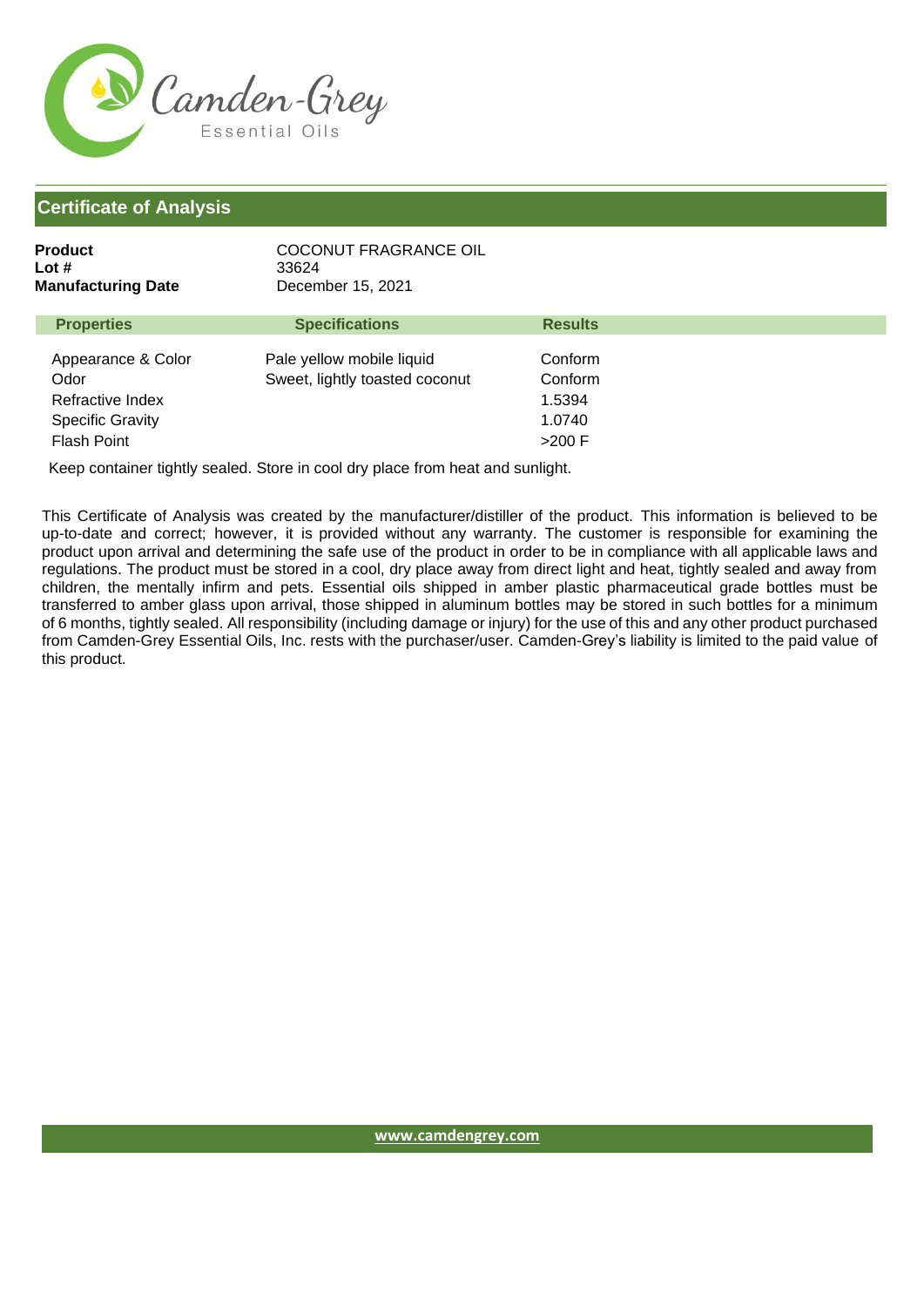

| Product<br>Lot #<br><b>Manufacturing Date</b>                             | COCONUT FRAGRANCE OIL<br>33088<br>November 16, 2021         |                                        |
|---------------------------------------------------------------------------|-------------------------------------------------------------|----------------------------------------|
| <b>Properties</b>                                                         | <b>Specifications</b>                                       | <b>Results</b>                         |
| Appearance & Color<br>Odor<br>Refractive Index<br><b>Specific Gravity</b> | Pale yellow mobile liquid<br>Sweet, lightly toasted coconut | Conform<br>Conform<br>1.5394<br>1.0746 |

Flash Point

Keep container tightly sealed. Store in cool dry place from heat and sunlight.

This Certificate of Analysis was created by the manufacturer/distiller of the product. This information is believed to be up-to-date and correct; however, it is provided without any warranty. The customer is responsible for examining the product upon arrival and determining the safe use of the product in order to be in compliance with all applicable laws and regulations. The product must be stored in a cool, dry place away from direct light and heat, tightly sealed and away from children, the mentally infirm and pets. Essential oils shipped in amber plastic pharmaceutical grade bottles must be transferred to amber glass upon arrival, those shipped in aluminum bottles may be stored in such bottles for a minimum of 6 months, tightly sealed. All responsibility (including damage or injury) for the use of this and any other product purchased from Camden-Grey Essential Oils, Inc. rests with the purchaser/user. Camden-Grey's liability is limited to the paid value of this product.

>200 F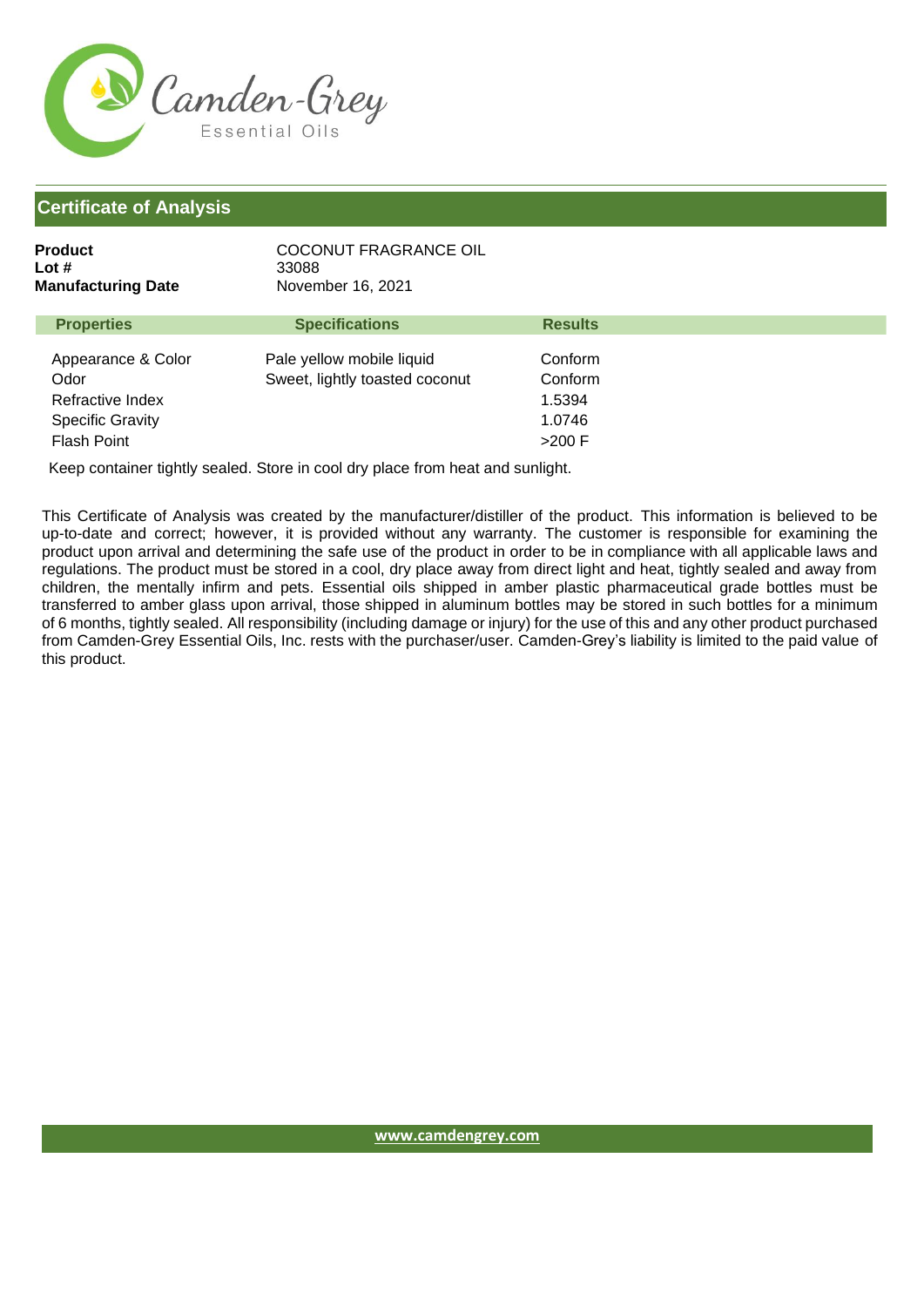

| COCONUT FRAGRANCE OIL |
|-----------------------|
| 31251                 |
| 1.5 years             |
|                       |

| <b>Properties</b>                                                                               | <b>Specifications</b>                                      | <b>Results</b>                                    |
|-------------------------------------------------------------------------------------------------|------------------------------------------------------------|---------------------------------------------------|
| Appearance & Color<br>Odor<br>Refractive Index<br><b>Specific Gravity</b><br><b>Flash Point</b> | Pale yellow mobile liquid<br>Sweet lightly toasted coconut | Conform<br>Conform<br>1.5383<br>1.0748<br>> 200 F |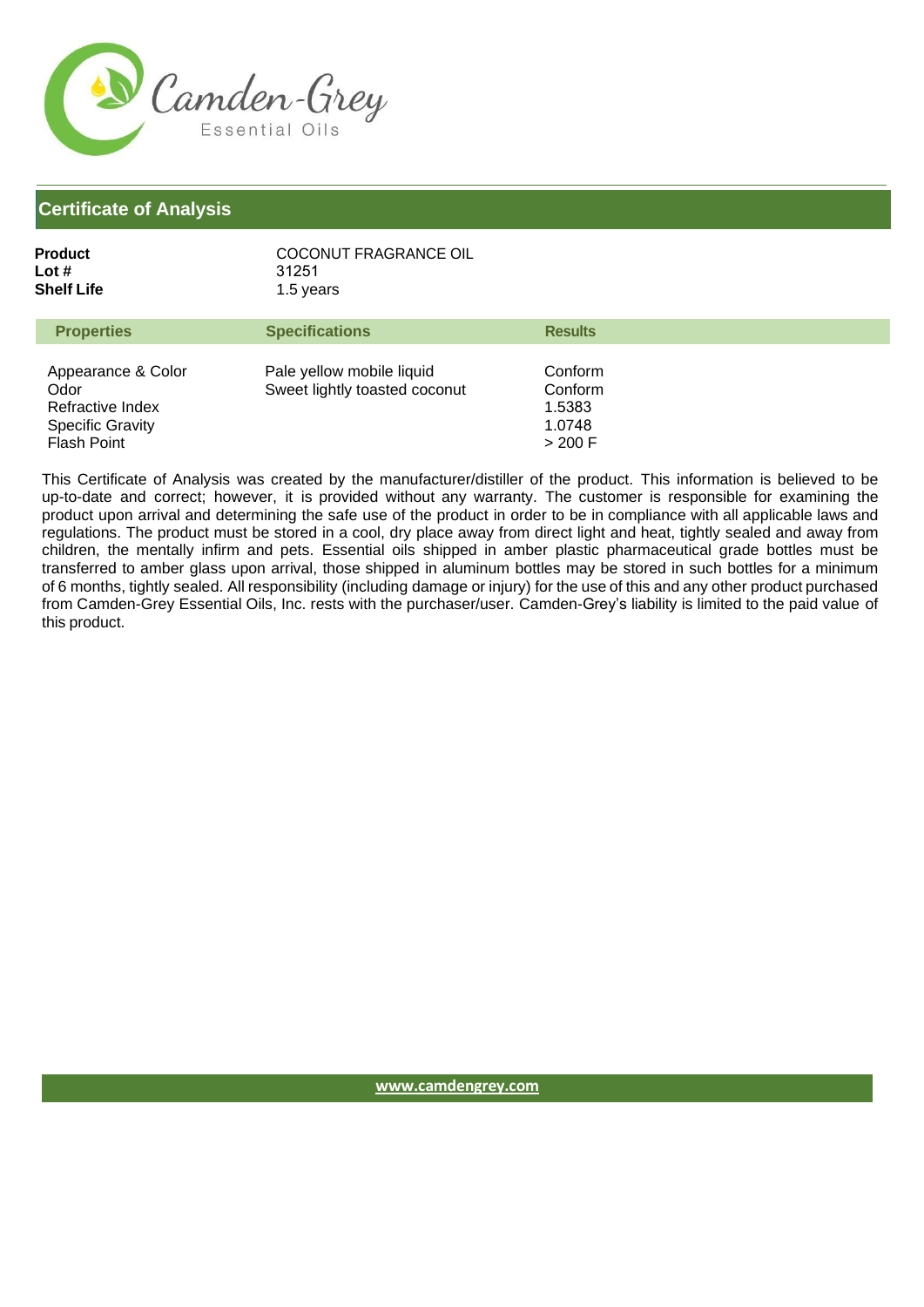

| COCONUT FRAGRANCE OIL |
|-----------------------|
| 30658                 |
| 1.5 years             |
|                       |

| <b>Properties</b>                                                                               | <b>Specifications</b>                                      | <b>Results</b>                                     |
|-------------------------------------------------------------------------------------------------|------------------------------------------------------------|----------------------------------------------------|
| Appearance & Color<br>Odor<br>Refractive Index<br><b>Specific Gravity</b><br><b>Flash Point</b> | Pale yellow mobile liquid<br>Sweet lightly toasted coconut | Conform<br>Conform<br>1.5388<br>1.074<br>$>$ 200 F |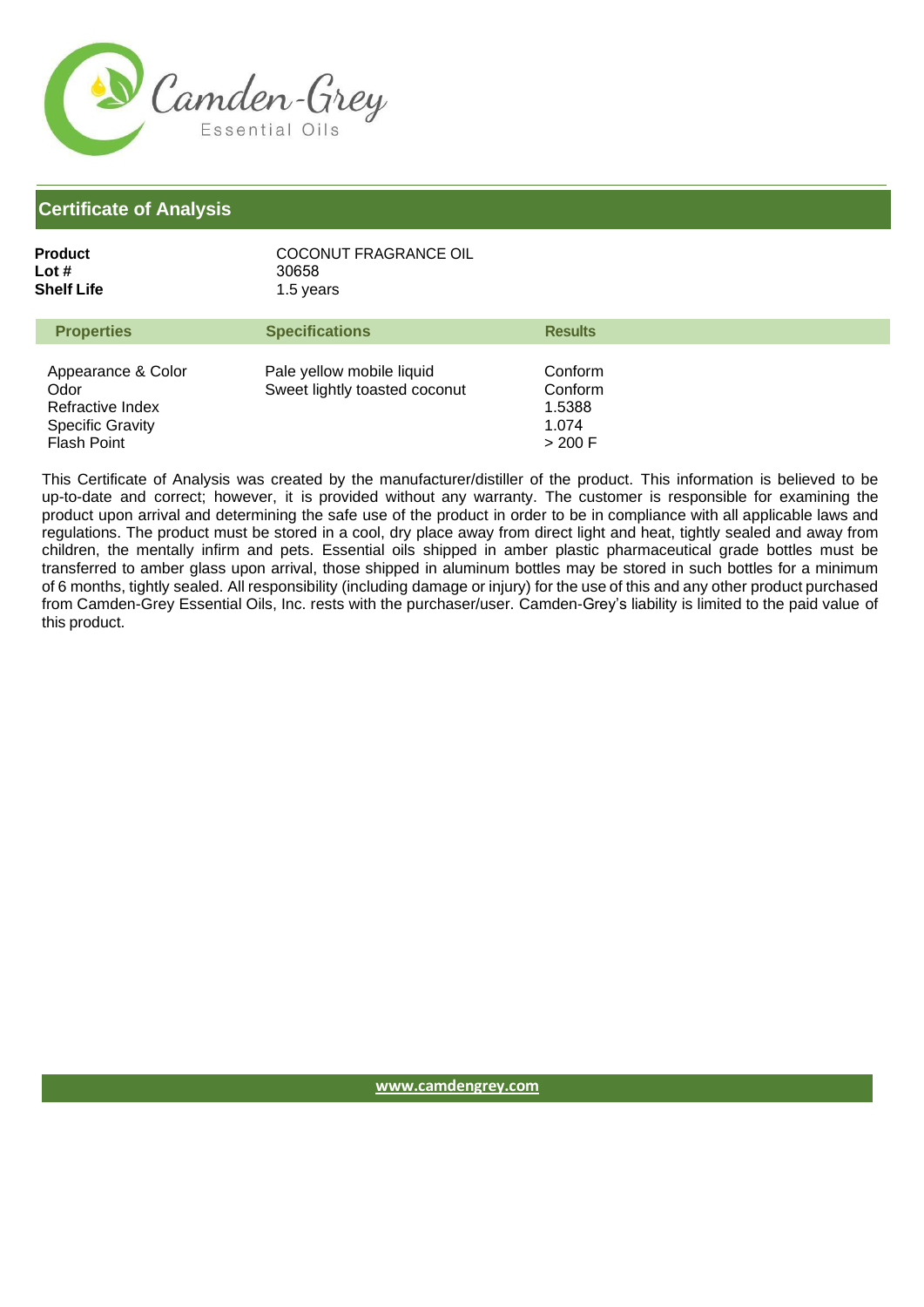

| COCONUT FRAGRANCE OIL |
|-----------------------|
| 28518                 |
| 1.5 years             |
|                       |

| <b>Properties</b>                                                                               | <b>Specifications</b>                                      | <b>Results</b>                                    |
|-------------------------------------------------------------------------------------------------|------------------------------------------------------------|---------------------------------------------------|
| Appearance & Color<br>Odor<br>Refractive Index<br><b>Specific Gravity</b><br><b>Flash Point</b> | Pale yellow mobile liquid<br>Sweet lightly toasted coconut | Conform<br>Conform<br>1.5993<br>1.0749<br>> 200 F |